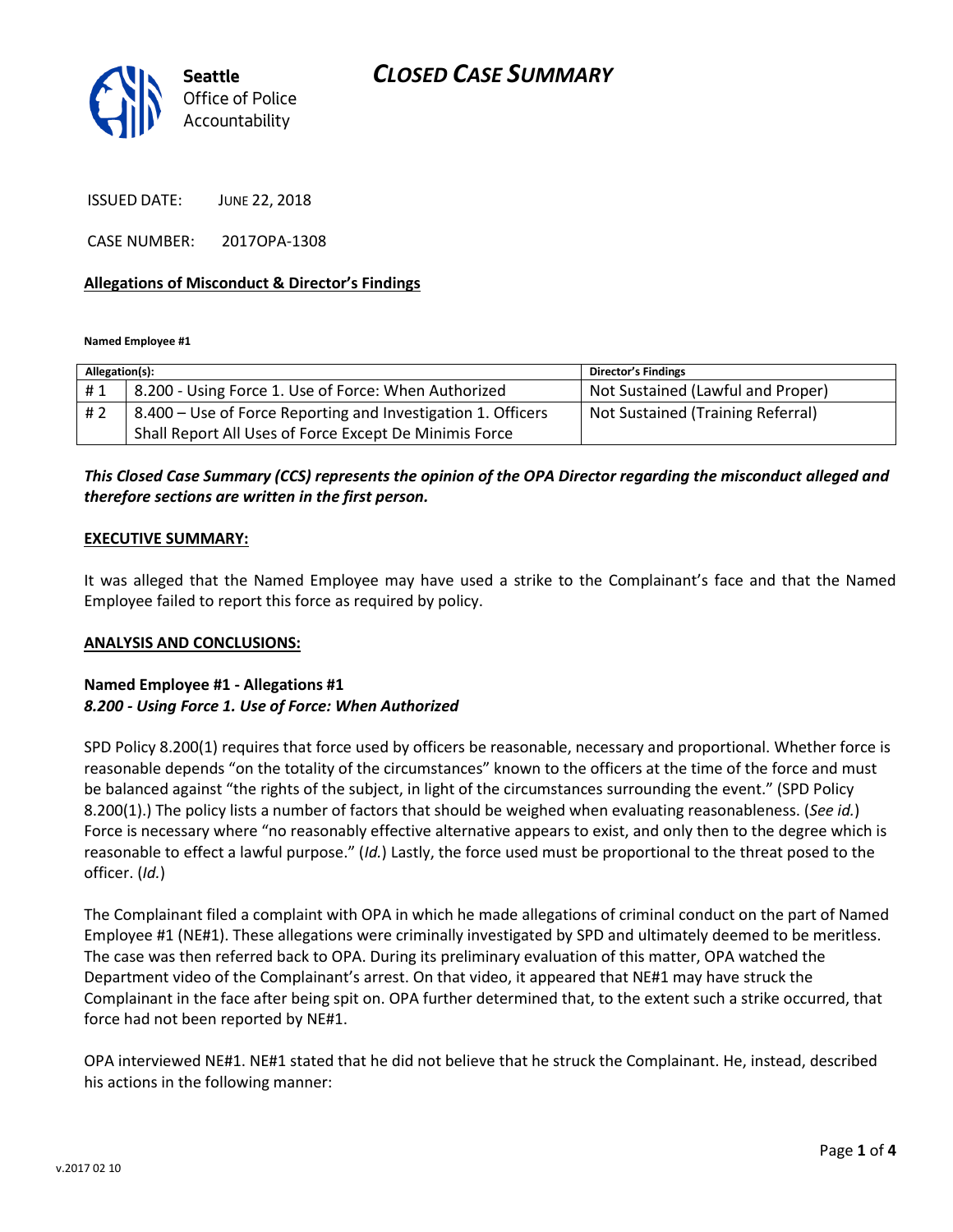



OPA CASE NUMBER: 2017OPA-1308

That, when he turned to spit I had, you have an initial reaction, though delayed. The first being to raise my hand to my face because I'd just been struck by something in the face. And then realizing what had happened to try to control his mouth and his head so that I wouldn't be spit on in the future. It happens very quickly and it's clearly delayed because he was able to spit in my face. But I think I was reacting to his pulling back and turning his head towards me. And I was simply trying, I was simply, rather than striking him, blocking his mouth and pushing his face away [from] me.

In summary, NE#1's contention was that, immediately after being spit on in his face, he used an open hand technique to control the subject's head and face to ensure that he could not spit again. As such, instead of striking the Complainant, he characterized his actions as blocking the Complainant's mouth and pushing his face away.

When reviewing the video, the open hand technique by NE#1 occurred virtually immediately after he was spit on. The motion was fast and jab like, but it did not appear to cause the Complainant any pain and the Complainant did not complain of pain. Indeed, the Complainant did not even pause what he was saying or react in any manner to NE#1's actions. NE#1 then placed his hand on the top of the Complainant's head and held it against the hood of the patrol vehicle. The Complainant continued to try to lift his head up and NE#1 kept pushing it down. Another officer came to assist NE#1 and it took several minutes until they were able to secure the Complainant and place him into handcuffs. During this time, the Complainant continued to yell and resist, but never complained of pain. Eventually, a spit sock was placed over the Complainant's head. He was then secured to a gurney and was transported from the scene in an ambulance. Notably, even after he had been spit on, NE#1 remained calm. He did not ever appear to lose his temper with the Complainant, although he was constantly operating under stressful circumstances and with an incredibly difficult subject.

The Complainant did not make any complaints of pain until he asserted that the handcuffs were hurting him. This complaint of pain was reported to a supervisor and was documented by NE#1 in a Type I use of force report. As discussed more fully below, the open hand technique used by NE#1 was neither reported nor documented.

In evaluating whether the force used by NE#1 was consistent with policy, OPA reviewed a training module concerning a spitting subject. (Spitting Subject Role Play Training.) This training instructed officers to use "ICC techniques for controlling the suspect and affixing a 'spit sock.'" (*Id*.) Specifically, officers were trained to take the following steps: "ICC Under hook, bend suspect at the waist, open hand check face away from officer, cup hand at rear base." (*Id*.) In one role playing scenario, an officer applies handcuffs to a subject who then prepares to spit on the officer. (*Id*.) The officer "uses [an] open hand 'check/push' to stop the suspect from spitting and an "under-hook to table top," which are identified as the "reasonable/necessary force options." (*Id*.)

From OPA's evaluation of the ICV, NE#1's force appears to have been consistent with his training. He used a reactive open hand check to the Complainant's face to move it away from him. This force was reasonable under the circumstances to control the Complainant and to ensure that the Complainant did not again spit on NE#1. I find that the force was also necessary given the safety threat presented by the Complainant spitting in NE#1's face, which could constitute a significant health hazard. The threat was exacerbated by the fact that the Complainant was not handcuffed at the time of the spitting, as well as due to the fact that there were no other officers in NE#1's immediate vicinity at the time. I further do not find that there was any reasonable alternative to applying the force that NE#1 had been trained to use in these exact circumstances. Lastly, I find that the force was proportional to the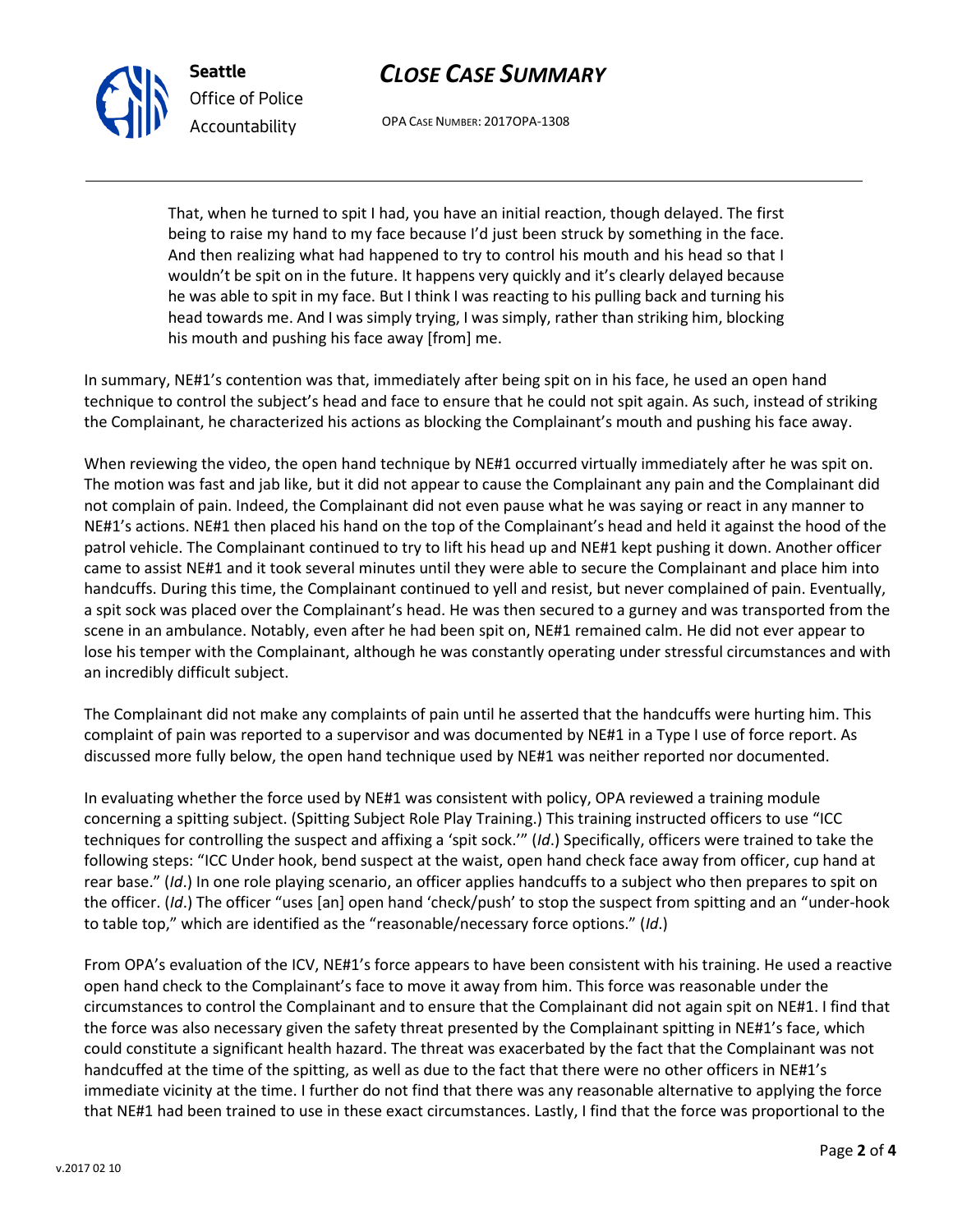

# *CLOSE CASE SUMMARY*

OPA CASE NUMBER: 2017OPA-1308

threat. The sole force used was the instantaneous open hand technique to prevent further spitting. After that point, NE#1 used only that level of force needed to hold the Complainant's head to the vehicle and to control his body. I do not believe that open hand technique was a strike and I find that it was appropriate under the circumstances facing NE#1 at the time.

For these reasons, I find that this force was consistent with policy and I recommend that this allegation be Not Sustained – Lawful and Proper.

Recommended Finding: **Not Sustained (Lawful and Proper)**

## **Named Employee #1 - Allegation #2**

## *8.400 – Use of Force Reporting and Investigation 1. Officers Shall Report All Uses of Force Except De Minimis Force*

SPD Policy 8.400-POL-1 requires that officers report all uses of force except de minimis force. The policy defines de minimis force as: "Physical interaction meant to separate, guide, and/or control that does not cause pain or injury. The next level of force is Type I. (SPD Policy 8.400-POL-1.) Relevant to this case, one example of Type I force set forth in the policy is an: "Open hand technique with sufficient force to cause complaint or indication of pain." (*Id*.) Type II force includes force that causes physical injury or that could be reasonably expected to cause injury. (*Id*.) Unlike with de minimis force, an officer who uses Type I or Type II force must notify a supervisor about the force that was used and document the force.

NE#1 completed a Type I use of force report concerning the Complainant's claim of pain from handcuffing. In that use of force report, he documented the Complainant spitting in his face and his actions in securing the Complainant; however, he did not document or even mention the open hand technique he used to the Complainant's face.

At his OPA interview, NE#1 explained that he believed that the force was de minimis and did not need to be reported. I do not believe that the force rose to the level of Type II. Accordingly, the question here is whether this force was de minimis or Type I. If it was, in fact, Type I, NE#1 should have reported and documented the force and his failure to do so violated policy.

Supporting classifying the force as Type I is the fact that it was an open hand technique with a measure of force behind it and that it was direct contact to the Complainant's face and head area. Notably, the policy provides the following as an example of Type I force: "open hand technique with sufficient force to cause complaint or indication of pain." However, there was no complaint of pain at the time the open hand technique was used or any indication from my review of the Department video that it caused the Complainant pain. This weighs towards a determination that the force was de minimis. While I believe it to be a close call, I find that the level of the force used by NE#1 was Type I and should have been reported and documented.

However, if I have difficulty determining which category this force fell into, I imagine that NE#1, who was operating in the immediacy of the moment and without the luxury of hindsight, did as well. Notably, as NE#1 mentioned at his OPA interview, he did not review his ICV prior to generating his use of force report. For these reasons, and even though I conclude that the force was Type I and should have been reported and documented, I do not recommend that this allegation be Sustained.